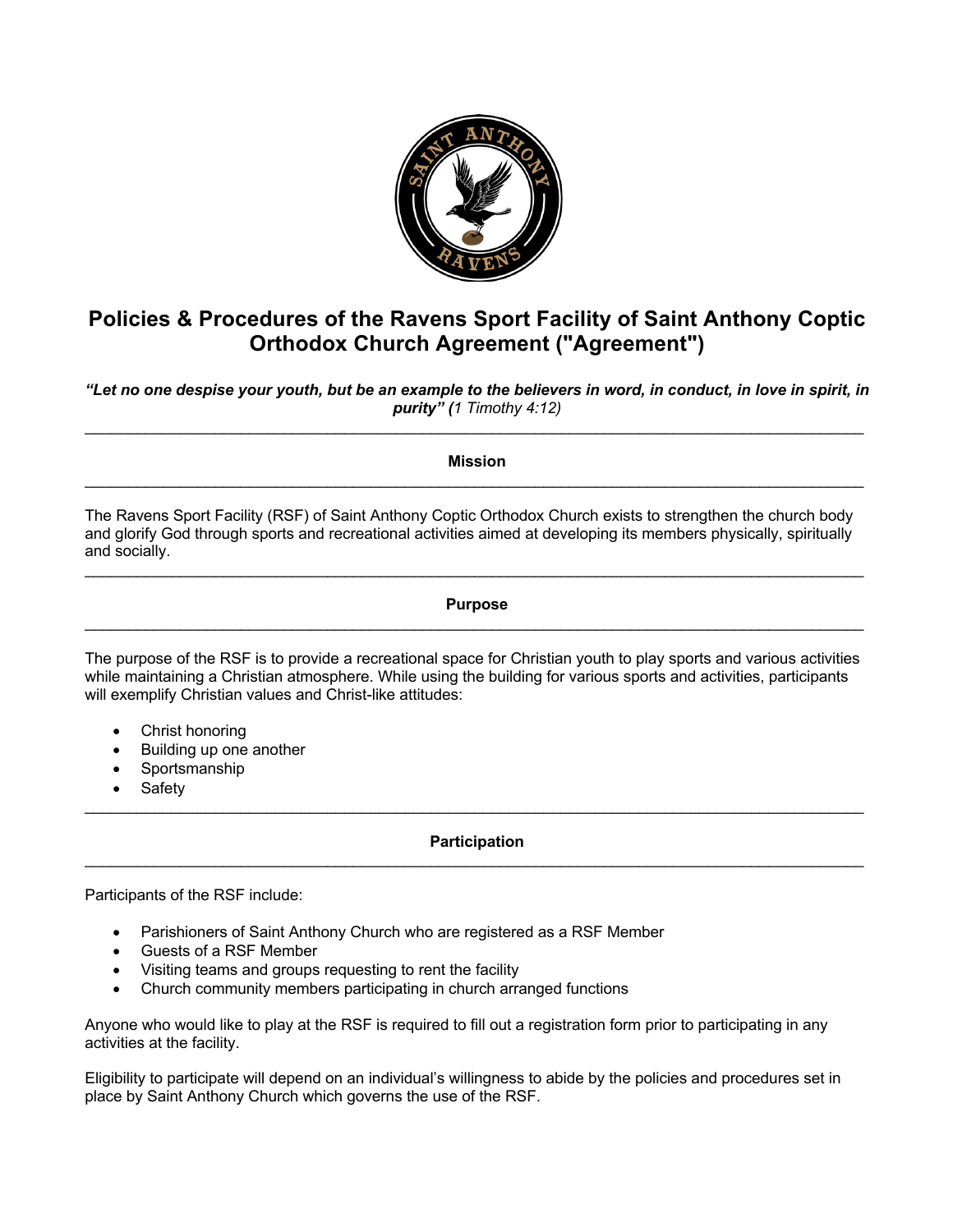If a participant does not abide by the policies and procedures, they will be asked to leave both the facility and the surrounding premises immediately.

\_\_\_\_\_\_\_\_\_\_\_\_\_\_\_\_\_\_\_\_\_\_\_\_\_\_\_\_\_\_\_\_\_\_\_\_\_\_\_\_\_\_\_\_\_\_\_\_\_\_\_\_\_\_\_\_\_\_\_\_\_\_\_\_\_\_\_\_\_\_\_\_\_\_\_\_\_\_\_\_\_\_\_\_\_\_\_\_\_\_

## **Guests** \_\_\_\_\_\_\_\_\_\_\_\_\_\_\_\_\_\_\_\_\_\_\_\_\_\_\_\_\_\_\_\_\_\_\_\_\_\_\_\_\_\_\_\_\_\_\_\_\_\_\_\_\_\_\_\_\_\_\_\_\_\_\_\_\_\_\_\_\_\_\_\_\_\_\_\_\_\_\_\_\_\_\_\_\_\_\_\_\_\_

RSF Members will be allowed to bring guests into the RSF.

Guests must fill out a registration form prior to using the RSF and, like members, must sign in and out at the control center.

RSF Members are responsible for the conduct of their guests.

#### **Visitors** \_\_\_\_\_\_\_\_\_\_\_\_\_\_\_\_\_\_\_\_\_\_\_\_\_\_\_\_\_\_\_\_\_\_\_\_\_\_\_\_\_\_\_\_\_\_\_\_\_\_\_\_\_\_\_\_\_\_\_\_\_\_\_\_\_\_\_\_\_\_\_\_\_\_\_\_\_\_\_\_\_\_\_\_\_\_\_\_\_\_

 $\mathcal{L}_\mathcal{L} = \mathcal{L}_\mathcal{L} = \mathcal{L}_\mathcal{L} = \mathcal{L}_\mathcal{L} = \mathcal{L}_\mathcal{L} = \mathcal{L}_\mathcal{L} = \mathcal{L}_\mathcal{L} = \mathcal{L}_\mathcal{L} = \mathcal{L}_\mathcal{L} = \mathcal{L}_\mathcal{L} = \mathcal{L}_\mathcal{L} = \mathcal{L}_\mathcal{L} = \mathcal{L}_\mathcal{L} = \mathcal{L}_\mathcal{L} = \mathcal{L}_\mathcal{L} = \mathcal{L}_\mathcal{L} = \mathcal{L}_\mathcal{L}$ 

Visiting teams and their spectators will be referred to as visitors and must have a servant (assigned by their church priest) present at the RSF during their group's reserved time.

The servant must request a reservation for his/her group or team and receive approval from the RSF Leadership. Upon approval, each individual of the group or team must complete the registration form and sign a waiver.

Visitors must comply with all policies, rules and regulations. The conduct of the visiting group is the responsibility of their church and the servant present with them.  $\mathcal{L}_\mathcal{L} = \mathcal{L}_\mathcal{L} = \mathcal{L}_\mathcal{L} = \mathcal{L}_\mathcal{L} = \mathcal{L}_\mathcal{L} = \mathcal{L}_\mathcal{L} = \mathcal{L}_\mathcal{L} = \mathcal{L}_\mathcal{L} = \mathcal{L}_\mathcal{L} = \mathcal{L}_\mathcal{L} = \mathcal{L}_\mathcal{L} = \mathcal{L}_\mathcal{L} = \mathcal{L}_\mathcal{L} = \mathcal{L}_\mathcal{L} = \mathcal{L}_\mathcal{L} = \mathcal{L}_\mathcal{L} = \mathcal{L}_\mathcal{L}$ 

#### **Rules and Regulations** \_\_\_\_\_\_\_\_\_\_\_\_\_\_\_\_\_\_\_\_\_\_\_\_\_\_\_\_\_\_\_\_\_\_\_\_\_\_\_\_\_\_\_\_\_\_\_\_\_\_\_\_\_\_\_\_\_\_\_\_\_\_\_\_\_\_\_\_\_\_\_\_\_\_\_\_\_\_\_\_\_\_\_\_\_\_\_\_\_\_

The RSF is part of Saint Anthony Coptic Orthodox Church and will always be used to glorify God. "In all ways acknowledge Him" (Proverbs 3:6). In the interest of influencing others for Christ, the speech, dress and conduct of all participants will be in accordance with the highest Christian standards:

- Profanity will not be tolerated at any capacity
- Attire must promote a Christian atmosphere
- Respect for the property and others is always expected

Any violation of the above or any unsafe conduct must be reported to the control center immediately.

The RSF will be closed during any regularly scheduled Church services or at the discretion of the church leadership. Please see the RSF schedule for pre-scheduled practices/games as well as facility closures.

## **Liability**  $\mathcal{L}_\mathcal{L} = \mathcal{L}_\mathcal{L} = \mathcal{L}_\mathcal{L} = \mathcal{L}_\mathcal{L} = \mathcal{L}_\mathcal{L} = \mathcal{L}_\mathcal{L} = \mathcal{L}_\mathcal{L} = \mathcal{L}_\mathcal{L} = \mathcal{L}_\mathcal{L} = \mathcal{L}_\mathcal{L} = \mathcal{L}_\mathcal{L} = \mathcal{L}_\mathcal{L} = \mathcal{L}_\mathcal{L} = \mathcal{L}_\mathcal{L} = \mathcal{L}_\mathcal{L} = \mathcal{L}_\mathcal{L} = \mathcal{L}_\mathcal{L}$

\_\_\_\_\_\_\_\_\_\_\_\_\_\_\_\_\_\_\_\_\_\_\_\_\_\_\_\_\_\_\_\_\_\_\_\_\_\_\_\_\_\_\_\_\_\_\_\_\_\_\_\_\_\_\_\_\_\_\_\_\_\_\_\_\_\_\_\_\_\_\_\_\_\_\_\_\_\_\_\_\_\_\_\_\_\_\_\_\_\_

The Liability waiver form must be signed by all participants prior to using the RSF:

- Use of the RSF and all its equipment will be at the risk of the participant
- Saint Anthony Church does not assume liability for injury to users of the RSF
- Saint Anthony Church will not be liable for lost, broken or damaged personal items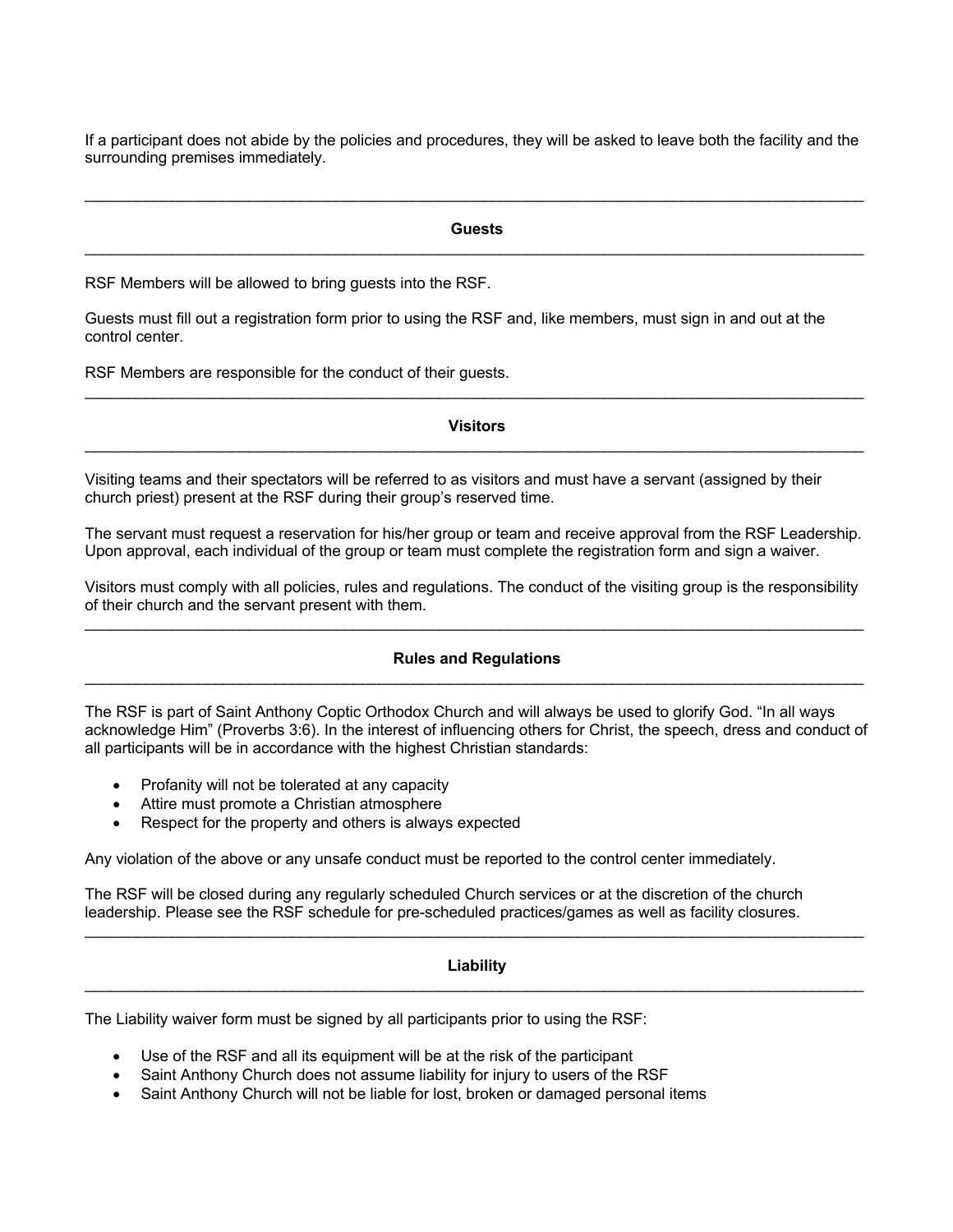• Signing the waiver form releases the Church of liability/responsibility of the above

## **Safety and First Aid**  $\mathcal{L}_\mathcal{L} = \mathcal{L}_\mathcal{L} = \mathcal{L}_\mathcal{L} = \mathcal{L}_\mathcal{L} = \mathcal{L}_\mathcal{L} = \mathcal{L}_\mathcal{L} = \mathcal{L}_\mathcal{L} = \mathcal{L}_\mathcal{L} = \mathcal{L}_\mathcal{L} = \mathcal{L}_\mathcal{L} = \mathcal{L}_\mathcal{L} = \mathcal{L}_\mathcal{L} = \mathcal{L}_\mathcal{L} = \mathcal{L}_\mathcal{L} = \mathcal{L}_\mathcal{L} = \mathcal{L}_\mathcal{L} = \mathcal{L}_\mathcal{L}$

\_\_\_\_\_\_\_\_\_\_\_\_\_\_\_\_\_\_\_\_\_\_\_\_\_\_\_\_\_\_\_\_\_\_\_\_\_\_\_\_\_\_\_\_\_\_\_\_\_\_\_\_\_\_\_\_\_\_\_\_\_\_\_\_\_\_\_\_\_\_\_\_\_\_\_\_\_\_\_\_\_\_\_\_\_\_\_\_\_\_

Participant and staff safety is of the utmost importance while the RSF is in use; thus, adherence to the RSF Policies/Procedures is warranted.

- Any stationary equipment or furniture should not be moved or tampered with
- Rules for equipment use may be posted in the area of usage
- Participants should confer with their physician prior to beginning any physical program
- Any accident or injury must immediately be reported to the control center
- A first-aid kit will be present at the control center but no direct supervision or medical staff will be available by the RSF, therefore, it is the responsibility of the participant to seek medical attention in the case of serious injury
- No usage of the side doors is permitted except in the case of a fire in the building
- No loitering in the parking lot or on church property
- Participants will use the facility at their own risk

## **Interpretation of Policies and Procedures** \_\_\_\_\_\_\_\_\_\_\_\_\_\_\_\_\_\_\_\_\_\_\_\_\_\_\_\_\_\_\_\_\_\_\_\_\_\_\_\_\_\_\_\_\_\_\_\_\_\_\_\_\_\_\_\_\_\_\_\_\_\_\_\_\_\_\_\_\_\_\_\_\_\_\_\_\_\_\_\_\_\_\_\_\_\_\_\_\_\_

 $\mathcal{L}_\mathcal{L} = \mathcal{L}_\mathcal{L} = \mathcal{L}_\mathcal{L} = \mathcal{L}_\mathcal{L} = \mathcal{L}_\mathcal{L} = \mathcal{L}_\mathcal{L} = \mathcal{L}_\mathcal{L} = \mathcal{L}_\mathcal{L} = \mathcal{L}_\mathcal{L} = \mathcal{L}_\mathcal{L} = \mathcal{L}_\mathcal{L} = \mathcal{L}_\mathcal{L} = \mathcal{L}_\mathcal{L} = \mathcal{L}_\mathcal{L} = \mathcal{L}_\mathcal{L} = \mathcal{L}_\mathcal{L} = \mathcal{L}_\mathcal{L}$ 

The facility staff and/or the RSF Leadership will be responsible for interpretation and enforcement of the policies and rules.

Policies and procedures may be altered or added by the RSF Leadership to address any situations not specifically covered in this list of policies and will be acted upon if and when the need arises, at the full discretion of the RSF Leadership.

 $\mathcal{L}_\mathcal{L} = \mathcal{L}_\mathcal{L} = \mathcal{L}_\mathcal{L} = \mathcal{L}_\mathcal{L} = \mathcal{L}_\mathcal{L} = \mathcal{L}_\mathcal{L} = \mathcal{L}_\mathcal{L} = \mathcal{L}_\mathcal{L} = \mathcal{L}_\mathcal{L} = \mathcal{L}_\mathcal{L} = \mathcal{L}_\mathcal{L} = \mathcal{L}_\mathcal{L} = \mathcal{L}_\mathcal{L} = \mathcal{L}_\mathcal{L} = \mathcal{L}_\mathcal{L} = \mathcal{L}_\mathcal{L} = \mathcal{L}_\mathcal{L}$ 

#### **Operational Procedures** \_\_\_\_\_\_\_\_\_\_\_\_\_\_\_\_\_\_\_\_\_\_\_\_\_\_\_\_\_\_\_\_\_\_\_\_\_\_\_\_\_\_\_\_\_\_\_\_\_\_\_\_\_\_\_\_\_\_\_\_\_\_\_\_\_\_\_\_\_\_\_\_\_\_\_\_\_\_\_\_\_\_\_\_\_\_\_\_\_\_

All participants will be expected to follow the policies and procedures set in place for the RSF approved by the church leadership and conduct themselves in a manner that brings glory to God.

Willful violation of any policies could lead to a temporary or permanent loss of eligibility to participate in the RSF.

The volunteer staff, under the direction of the RSF Leadership, has the right to say "NO" or stop any games or activities in the event that rules are being violated. Participants are expected to immediately adhere to the direction of the RSF volunteer(s) on-site.

The following procedures will apply to the violation of rules and other inappropriate conduct:

*First Offense:* The individual will be given a documented warning by the staff or servant in charge and reminded of the rules of conduct.

*Second Offense:* The adult individual will receive a written warning. If the individual is under 18 years of age, a written notice will be given to the parents. All written warnings will be documented and maintained.

*Third Offense:* The individual will be asked to leave the facility and will be required to have a conference with Father Daoud Tawadrous prior to regaining eligibility to participate at the RSF. Individuals who are under 18 years of age will be required to have their parents participate in the conference.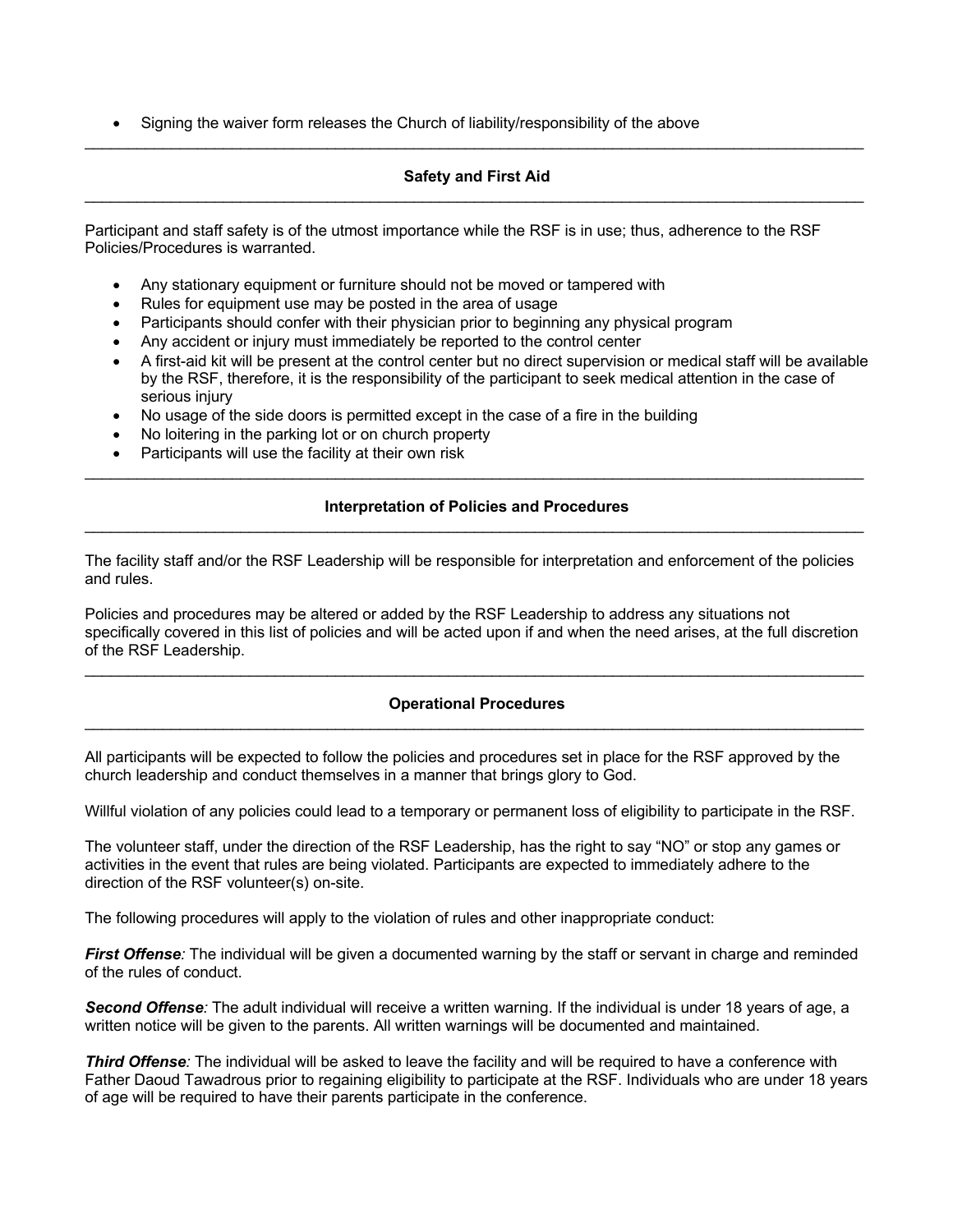Continued offenses may result in a temporary or permanent loss of eligibility to participate in the RSF as deemed appropriate by the RSF Leadership.

In the case of a severe/serious offense, the staff or volunteer on-site is provided full discretion to ask the individual to leave immediately and require that he/she have a conference with Father Daoud Tawadrous regardless if a warning was provided or not.

## **Dress Code** \_\_\_\_\_\_\_\_\_\_\_\_\_\_\_\_\_\_\_\_\_\_\_\_\_\_\_\_\_\_\_\_\_\_\_\_\_\_\_\_\_\_\_\_\_\_\_\_\_\_\_\_\_\_\_\_\_\_\_\_\_\_\_\_\_\_\_\_\_\_\_\_\_\_\_\_\_\_\_\_\_\_\_\_\_\_\_\_\_\_

\_\_\_\_\_\_\_\_\_\_\_\_\_\_\_\_\_\_\_\_\_\_\_\_\_\_\_\_\_\_\_\_\_\_\_\_\_\_\_\_\_\_\_\_\_\_\_\_\_\_\_\_\_\_\_\_\_\_\_\_\_\_\_\_\_\_\_\_\_\_\_\_\_\_\_\_\_\_\_\_\_\_\_\_\_\_\_\_\_\_

Modest attire must be worn at all times to promote a Christian atmosphere.

Individuals are not allowed to remove their shirt or other apparel.

ONLY Athletic footwear will be permitted within the play boundary of the RSF gymnasium.

*See Gymnasium section below for details*

#### **Equipment** \_\_\_\_\_\_\_\_\_\_\_\_\_\_\_\_\_\_\_\_\_\_\_\_\_\_\_\_\_\_\_\_\_\_\_\_\_\_\_\_\_\_\_\_\_\_\_\_\_\_\_\_\_\_\_\_\_\_\_\_\_\_\_\_\_\_\_\_\_\_\_\_\_\_\_\_\_\_\_\_\_\_\_\_\_\_\_\_\_\_

\_\_\_\_\_\_\_\_\_\_\_\_\_\_\_\_\_\_\_\_\_\_\_\_\_\_\_\_\_\_\_\_\_\_\_\_\_\_\_\_\_\_\_\_\_\_\_\_\_\_\_\_\_\_\_\_\_\_\_\_\_\_\_\_\_\_\_\_\_\_\_\_\_\_\_\_\_\_\_\_\_\_\_\_\_\_\_\_\_\_

- Equipment must be checked-out and returned to the control desk by ID Card
- All equipment must only be used for its intended purpose
- The individual who checks out the equipment is responsible for returning it in the condition it was provided
- The individual who checks out the equipment is financially responsible for any loss or damage caused through negligence. Arrangement for payment must be made with the control center staff prior to leaving the RSF
- No outside personal equipment is allowed on-site

#### **Entering and Exiting** \_\_\_\_\_\_\_\_\_\_\_\_\_\_\_\_\_\_\_\_\_\_\_\_\_\_\_\_\_\_\_\_\_\_\_\_\_\_\_\_\_\_\_\_\_\_\_\_\_\_\_\_\_\_\_\_\_\_\_\_\_\_\_\_\_\_\_\_\_\_\_\_\_\_\_\_\_\_\_\_\_\_\_\_\_\_\_\_\_\_

 $\mathcal{L}_\mathcal{L} = \mathcal{L}_\mathcal{L} = \mathcal{L}_\mathcal{L} = \mathcal{L}_\mathcal{L} = \mathcal{L}_\mathcal{L} = \mathcal{L}_\mathcal{L} = \mathcal{L}_\mathcal{L} = \mathcal{L}_\mathcal{L} = \mathcal{L}_\mathcal{L} = \mathcal{L}_\mathcal{L} = \mathcal{L}_\mathcal{L} = \mathcal{L}_\mathcal{L} = \mathcal{L}_\mathcal{L} = \mathcal{L}_\mathcal{L} = \mathcal{L}_\mathcal{L} = \mathcal{L}_\mathcal{L} = \mathcal{L}_\mathcal{L}$ 

- The primary entrance and exit will be the RSF doors located at the lobby area. Every participant must sign in and sign out at the control center
- Designated emergency doors are used ONLY in case of emergency; any other use may result in a suspension of participation in the facility.

## **Food and Refreshments**  $\mathcal{L}_\mathcal{L} = \mathcal{L}_\mathcal{L} = \mathcal{L}_\mathcal{L} = \mathcal{L}_\mathcal{L} = \mathcal{L}_\mathcal{L} = \mathcal{L}_\mathcal{L} = \mathcal{L}_\mathcal{L} = \mathcal{L}_\mathcal{L} = \mathcal{L}_\mathcal{L} = \mathcal{L}_\mathcal{L} = \mathcal{L}_\mathcal{L} = \mathcal{L}_\mathcal{L} = \mathcal{L}_\mathcal{L} = \mathcal{L}_\mathcal{L} = \mathcal{L}_\mathcal{L} = \mathcal{L}_\mathcal{L} = \mathcal{L}_\mathcal{L}$

 $\mathcal{L}_\mathcal{L} = \mathcal{L}_\mathcal{L} = \mathcal{L}_\mathcal{L} = \mathcal{L}_\mathcal{L} = \mathcal{L}_\mathcal{L} = \mathcal{L}_\mathcal{L} = \mathcal{L}_\mathcal{L} = \mathcal{L}_\mathcal{L} = \mathcal{L}_\mathcal{L} = \mathcal{L}_\mathcal{L} = \mathcal{L}_\mathcal{L} = \mathcal{L}_\mathcal{L} = \mathcal{L}_\mathcal{L} = \mathcal{L}_\mathcal{L} = \mathcal{L}_\mathcal{L} = \mathcal{L}_\mathcal{L} = \mathcal{L}_\mathcal{L}$ 

- Food and drink, other than water, are not permitted in the gymnasium
- Food and drink will be allowed in the lobby area along with use of vending machines
- Participants are responsible for keeping all the RSF areas clean; including, but not limited to, the gym, lobby, bathrooms, showers, and parking lot areas

#### $\mathcal{L}_\mathcal{L} = \mathcal{L}_\mathcal{L} = \mathcal{L}_\mathcal{L} = \mathcal{L}_\mathcal{L} = \mathcal{L}_\mathcal{L} = \mathcal{L}_\mathcal{L} = \mathcal{L}_\mathcal{L} = \mathcal{L}_\mathcal{L} = \mathcal{L}_\mathcal{L} = \mathcal{L}_\mathcal{L} = \mathcal{L}_\mathcal{L} = \mathcal{L}_\mathcal{L} = \mathcal{L}_\mathcal{L} = \mathcal{L}_\mathcal{L} = \mathcal{L}_\mathcal{L} = \mathcal{L}_\mathcal{L} = \mathcal{L}_\mathcal{L}$ **Items Prohibited**  $\mathcal{L}_\mathcal{L} = \mathcal{L}_\mathcal{L} = \mathcal{L}_\mathcal{L} = \mathcal{L}_\mathcal{L} = \mathcal{L}_\mathcal{L} = \mathcal{L}_\mathcal{L} = \mathcal{L}_\mathcal{L} = \mathcal{L}_\mathcal{L} = \mathcal{L}_\mathcal{L} = \mathcal{L}_\mathcal{L} = \mathcal{L}_\mathcal{L} = \mathcal{L}_\mathcal{L} = \mathcal{L}_\mathcal{L} = \mathcal{L}_\mathcal{L} = \mathcal{L}_\mathcal{L} = \mathcal{L}_\mathcal{L} = \mathcal{L}_\mathcal{L}$

The following items are NOT allowed on the property of the RSF of Saint Anthony Church: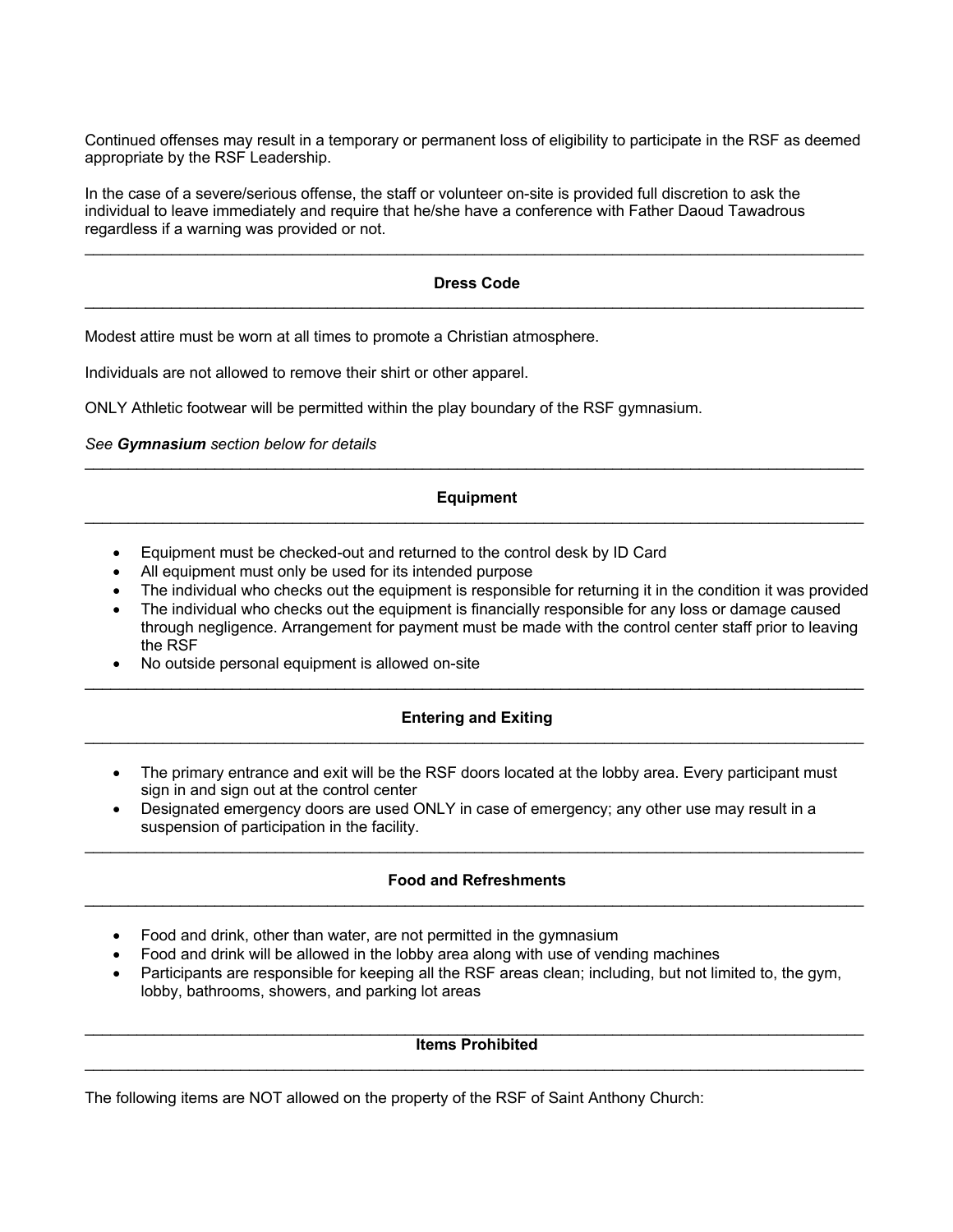- Tobacco in any form
- Alcoholic beverages
- Anything considered a weapon
- Controlled substances
- Pets
- Anything that would detract from a Christian atmosphere

## **Lost and Found** \_\_\_\_\_\_\_\_\_\_\_\_\_\_\_\_\_\_\_\_\_\_\_\_\_\_\_\_\_\_\_\_\_\_\_\_\_\_\_\_\_\_\_\_\_\_\_\_\_\_\_\_\_\_\_\_\_\_\_\_\_\_\_\_\_\_\_\_\_\_\_\_\_\_\_\_\_\_\_\_\_\_\_\_\_\_\_\_\_\_

\_\_\_\_\_\_\_\_\_\_\_\_\_\_\_\_\_\_\_\_\_\_\_\_\_\_\_\_\_\_\_\_\_\_\_\_\_\_\_\_\_\_\_\_\_\_\_\_\_\_\_\_\_\_\_\_\_\_\_\_\_\_\_\_\_\_\_\_\_\_\_\_\_\_\_\_\_\_\_\_\_\_\_\_\_\_\_\_\_\_

The Lost and Found box will be located at the control center. Lost items will be returned to the owner when requested and properly identified. Participants are encouraged to put their names on all personal items. Saint Anthony Church is not responsible for any lost, stolen or damaged personal items.

#### **Gymnasium** \_\_\_\_\_\_\_\_\_\_\_\_\_\_\_\_\_\_\_\_\_\_\_\_\_\_\_\_\_\_\_\_\_\_\_\_\_\_\_\_\_\_\_\_\_\_\_\_\_\_\_\_\_\_\_\_\_\_\_\_\_\_\_\_\_\_\_\_\_\_\_\_\_\_\_\_\_\_\_\_\_\_\_\_\_\_\_\_\_\_

 $\mathcal{L}_\mathcal{L} = \mathcal{L}_\mathcal{L} = \mathcal{L}_\mathcal{L} = \mathcal{L}_\mathcal{L} = \mathcal{L}_\mathcal{L} = \mathcal{L}_\mathcal{L} = \mathcal{L}_\mathcal{L} = \mathcal{L}_\mathcal{L} = \mathcal{L}_\mathcal{L} = \mathcal{L}_\mathcal{L} = \mathcal{L}_\mathcal{L} = \mathcal{L}_\mathcal{L} = \mathcal{L}_\mathcal{L} = \mathcal{L}_\mathcal{L} = \mathcal{L}_\mathcal{L} = \mathcal{L}_\mathcal{L} = \mathcal{L}_\mathcal{L}$ 

- Scheduled activities will be given priority
- No free play is available at the RSF at this time
- Anyone playing a sport or participating in activities on the gymnasium floor MUST wear athletic shoes
- Non-athletic black sole shoes and heels are prohibited within the play boundary
- Hanging from the basketball rims is prohibited
- Dunking is only allowed on goals with collapsible rims
- No improper running, or shooting the ball with unnecessary force or high kicking competition, pushing or horseplay will be tolerated anywhere in the facility
- If a piece of equipment is broken or damaged, it should be reported to the staff/volunteer immediately
- If equipment needs to be adjusted, set up, or moved, the staff member at the control desk must approve the request. Only authorized personnel should perform the requested actions

Signature of Participant **Print Name of Participant** Date. Age (if Minor)

Signature of Parent/Guardian of Participant of Minor. Print Name of Parent/Guardian of Participant if Minor Date

## THE PARENT/GUARDIAN OF THE PARTICIPANT HAS READ AND COMPLETED THIS ENTIRE DOCUMENT

INCLUDING THE SECTION BELOW. I, as the undersigned Parent or Guardian (circle one) of

(minor's name) hereby execute this Agreement for and on

behalf of the minor named herein. I hereby bind myself, the minor and all others to the terms of this Agreement.

I represent that I havethe legal capacity and authority to act for and on behalf of the minor named herein and to